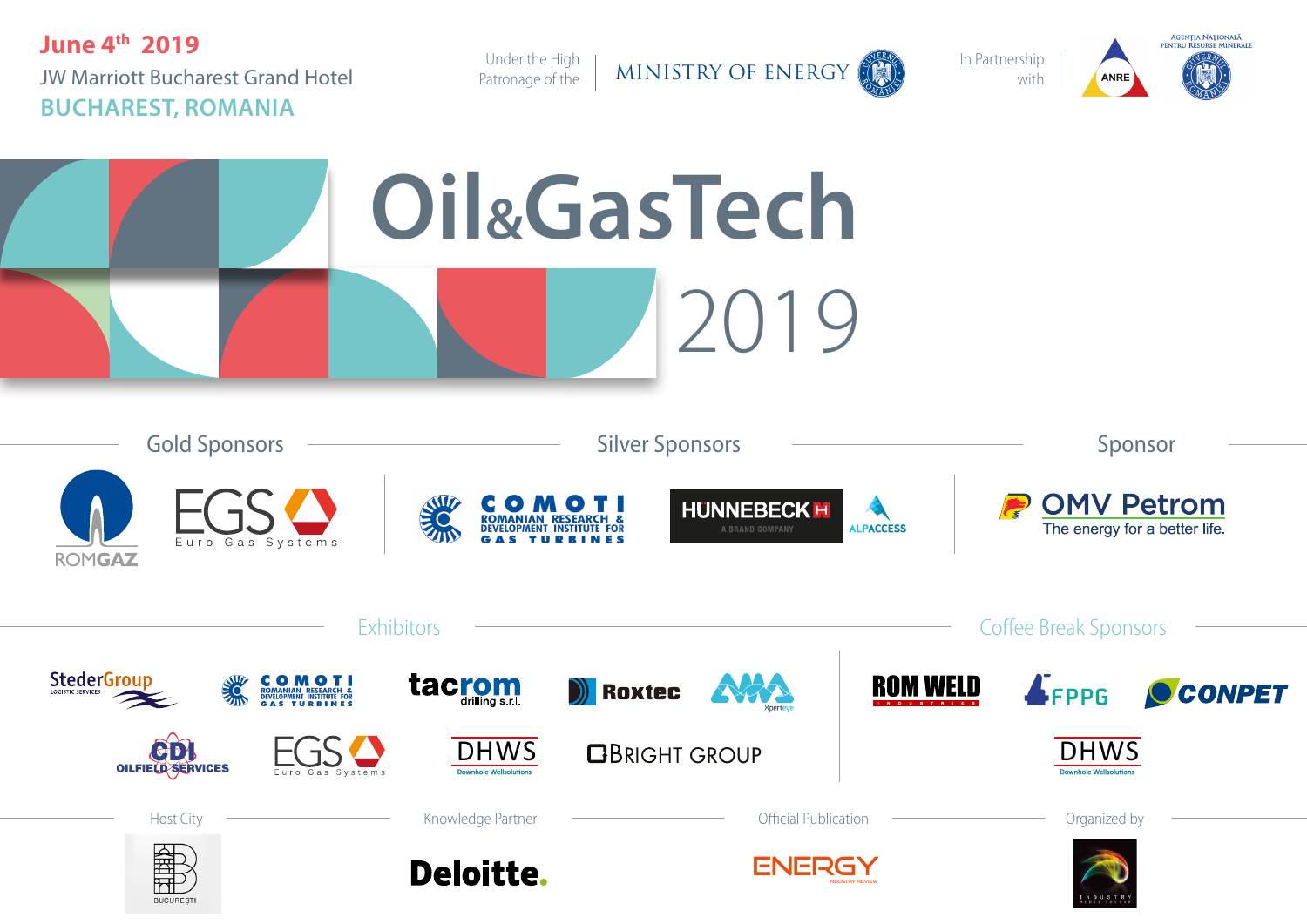# **From Field to Market:** Romania's leading Oil and Gas event designed for all industry segments including upstream, midstream, downstream and oilfield services

# **MAJOR THEMES**

**AROPEPCA** 

- **• Development Update:** Changes to the Oil & Gas Industry in the recent years; New fiscal measures and the impact on energy supply, employment and investments; Industry engagement priorities for 2019 and beyond
- **• New Technology:** Impact of science-technology-innovation on competitiveness and economic growth; Upgrading the resources through technology, productivity and exploration success; Striving to improve performance as technology and innovation evolve by continuously working with regulators, government and stakeholders; Smart energy transmission systems
- **• Data and Digital:** Digital transformation Key driver shaping an efficient, reliable and sustainable future; Improving oil and gas efficiency through digital transformation; Maximizing value from digital investments
- **• Industry Trends and Best Practices:** Struggling to keep up as oil prices stay low; Identification, understanding and implementation of trendsetting solutions; Biggest challenges while unlocking the most innovative technologies; Following and learning from domestic and international experiences in the energy efficiency area
- **Health and Safety:** Balancing risks and profitableness across the industry; Improving work place health and safety; Next steps towards climate friendlyenergy; Managing methane emissions
- **• Expert Witness:** Case studies behind the line; Sharing success stories; Efficient running of oil and gas projects; Responding to a changing marketing environment; Harmonizing the social, economic and environmental impacts of the oil and gas activities

Supporting Organizations









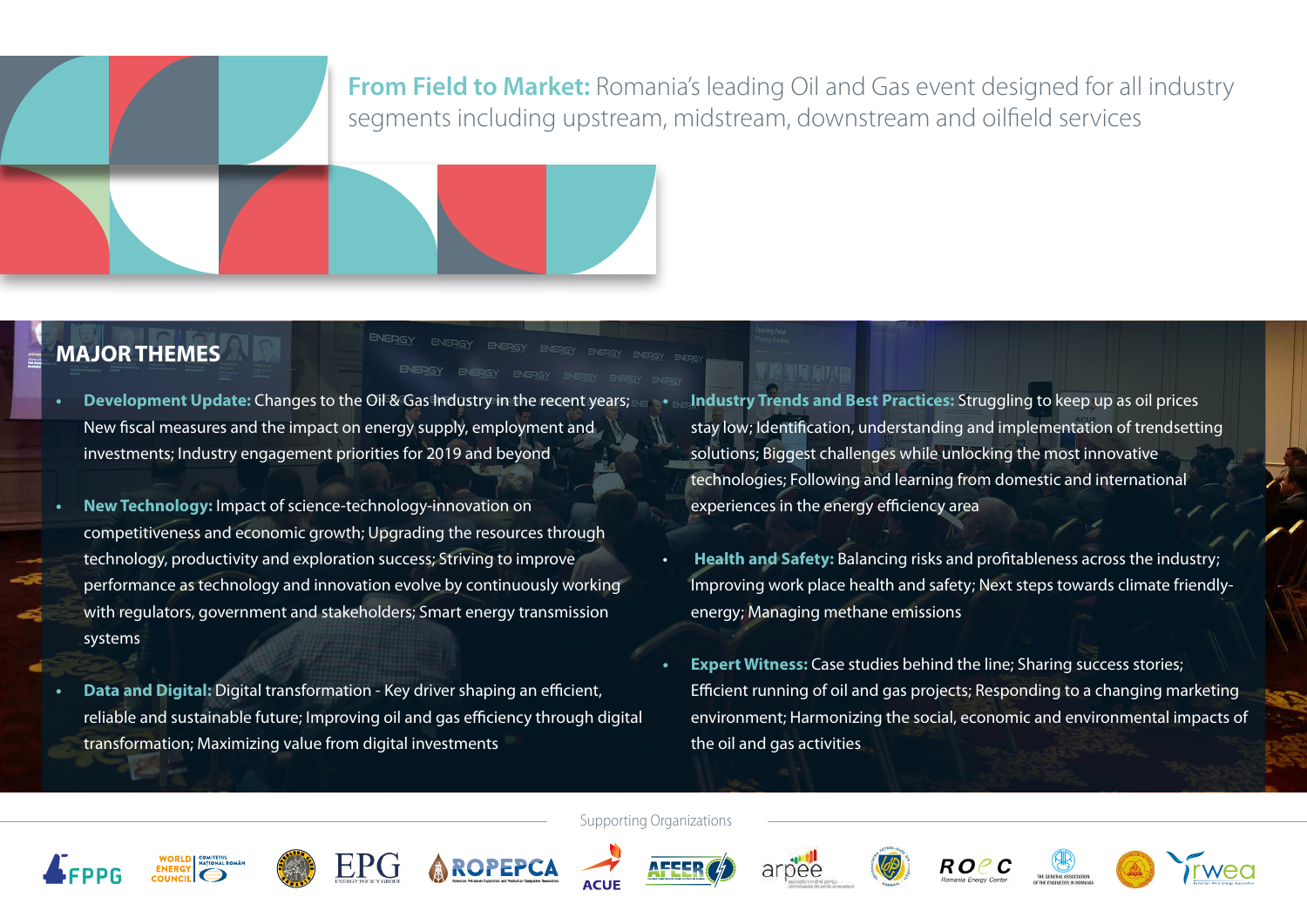







**Zoltan Nagy-Bege** Vice President, **ANRE**





**Adrian Volintiru** Chief Executive Officer, **ROMGAZ**

**Valentin Silivestru** President General Director, **INCDT COMOTI**



**Franck Neel**  Member of the Executive Board responsible for Downstream Gas, **OMV** 

**PETROM**



**Timur Chis**  Director General, **CONPET**

Upstream, **OMV PETROM**



**Peter Zeilinger**  Member of the Executive Board responsible for



**Claudiu Orban**  Sales Manager, **EURO GAS SYSTEMS**



**Saniya Melnicenco** 

President, **ROPEPCA**



**Constantin Gheorghe**  President, **REGULATORY AUTHORITY FOR THE BLACK SEA OIL OFFSHORE OPERATIONS**



**Radu Dudau**  Director, **ENERGY POLICY GROUP**





**Andrei Ceclan**  Energy Adviser, **SERVELECT** **David Doppelreiter**  Managing Director Oil & Gas Field Solutions, **RAGSOL**



**Radu Mircescu**  General Manager, **DOWNHOLE WELLSOLUTIONS**



**Catalin Musuroi** Director Industrial Services, **HUNNEBECK ROMANIA**



**Christopher Hughes**  Multi Client Manager, **XODUS GROUP**



**Lavinia Iancu** Publisher, **ENERGY INDUSTRY REVIEW**



**Catalin Nita**  Executive Director, **FPPG**



**Ionut Purica** 





**Sébastien Zimmer**  Partner, **EMERTON**



**PARTNERS**



Associate Professor, **PETROLEUM-GAS UNIVERSITY**

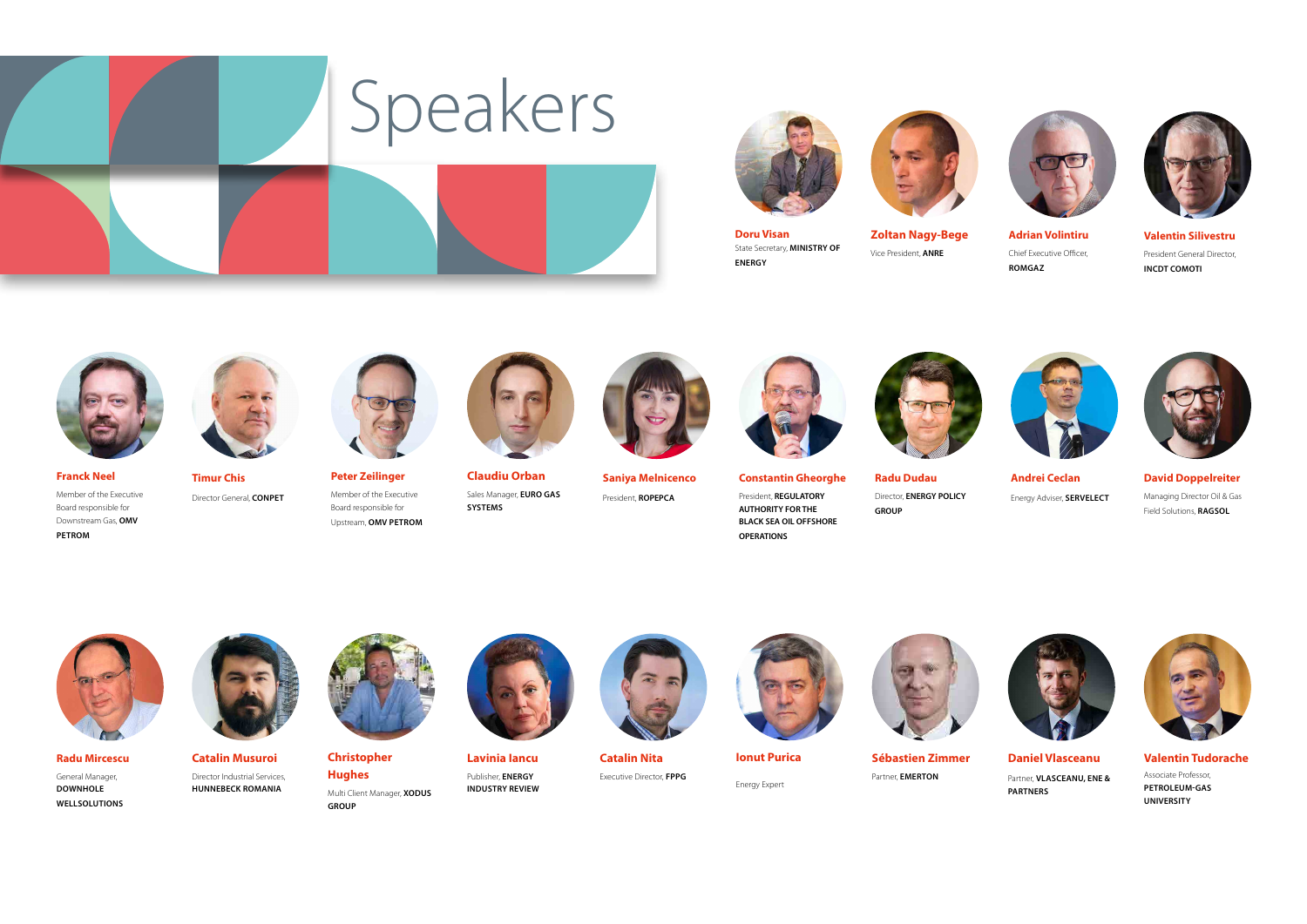

2018 was a year of quick succeeding events, the focus being on the major energy transition. In terms of climate, the tone has been set by the Integrated Pollution Prevention and Control, IPPC, which requested the shift from a target of 2 degrees Celsius to 1.5 degrees Celsius, in the context in which geopolitics and policies on global trade, more strained, have been against accelerating the downward progress. Oil has again witnessed an increase in volatility, partly driven by the same amplified tensions within geopolitics. All these took place after the agreement between OPEC and Russia, which led to a relative stability of prices.

Oil and gas continue to play a pivotal role in the world's energy to meet growing demands for heat, light and transport. Records for oil & gas demand were set in Africa, Asia Pacific and the Middle East, and demand came close to historic highs in North America, Europe and Central & South America.

The Oil & Gas Industry is in an era of Digital Revolution and embracing digital technologies to solve complex business challenges like real time insights on production operations & predicting the failure of assets.

**In Romania**, oil production is following a downward trend, with a reserve replacement ratio below par, due to a high depletion of fields, according to the draft Energy Strategy, published on the website of the Ministry of Energy. It is estimated that oil production will continue its trend of slow decline between 2030 and 2050, from 22 to 13 TWh (1.93 to 1.15 million toe).

The same document shows that Romania's gas reserves will be exhausted in the following 14 years, and exploitation of Black Sea fields is a condition sine-qua-non to continue to rely on this resource in the energy mix of the country.

With regard to the natural gas production, the largest producer and main supplier in Romania – Romgaz, intends to increase production and to replace the consumed reserves with new gas reserves. In 2018, the reserve replacement ratio was over 70%, with the assumption that in 2019 it will approach 100% in conditions in which the global replacement ratio is just 30%.

Increasing the degree of recovery is possible, but investment efforts, which are not negligible, require packages of stimulating economic and fiscal measures. Responsible policies can encourage the responsible development of resources needed.

# **Meeting the energy needs in a safe and environmentally responsible manner**

- Need for responsible policies to encourage responsible development of resources
- From responsible development of new technologies towards responsible innovation
- Identification of knowledge gaps and regulatory needs
- Anticipatory governance: an adequate framework to anticipate the intended and unintended impacts of new technologies in economic, environmental, social terms

# **Creating business opportunities in the transition to a low-carbon future**

Explorers, producers, investors, financiers and technology providers gather to discuss the outlook for the Romanian energy market; prices, deal flow, strategy, capex, joint ventures, and business development. How is the Energy National Strategy impacting market dynamics? What capex plans do IOCs and independent producers have in the region? Where are the new business opportunities in oil & gas? Is Romania's capital market still open for energy companies to raise finance? What is the appetite from investors? Are there emerging new independents pioneering the industry?

# **Showcasing your most valuable products and services**

Provide demos of your products and discuss in depth your services to an audience that's highly engaged and wants to meet you, ultimately selling. The conference hall and the exhibition space directly facilitate valuebased discussions between presenters, exhibitors and attendees in an amiable and engaging atmosphere.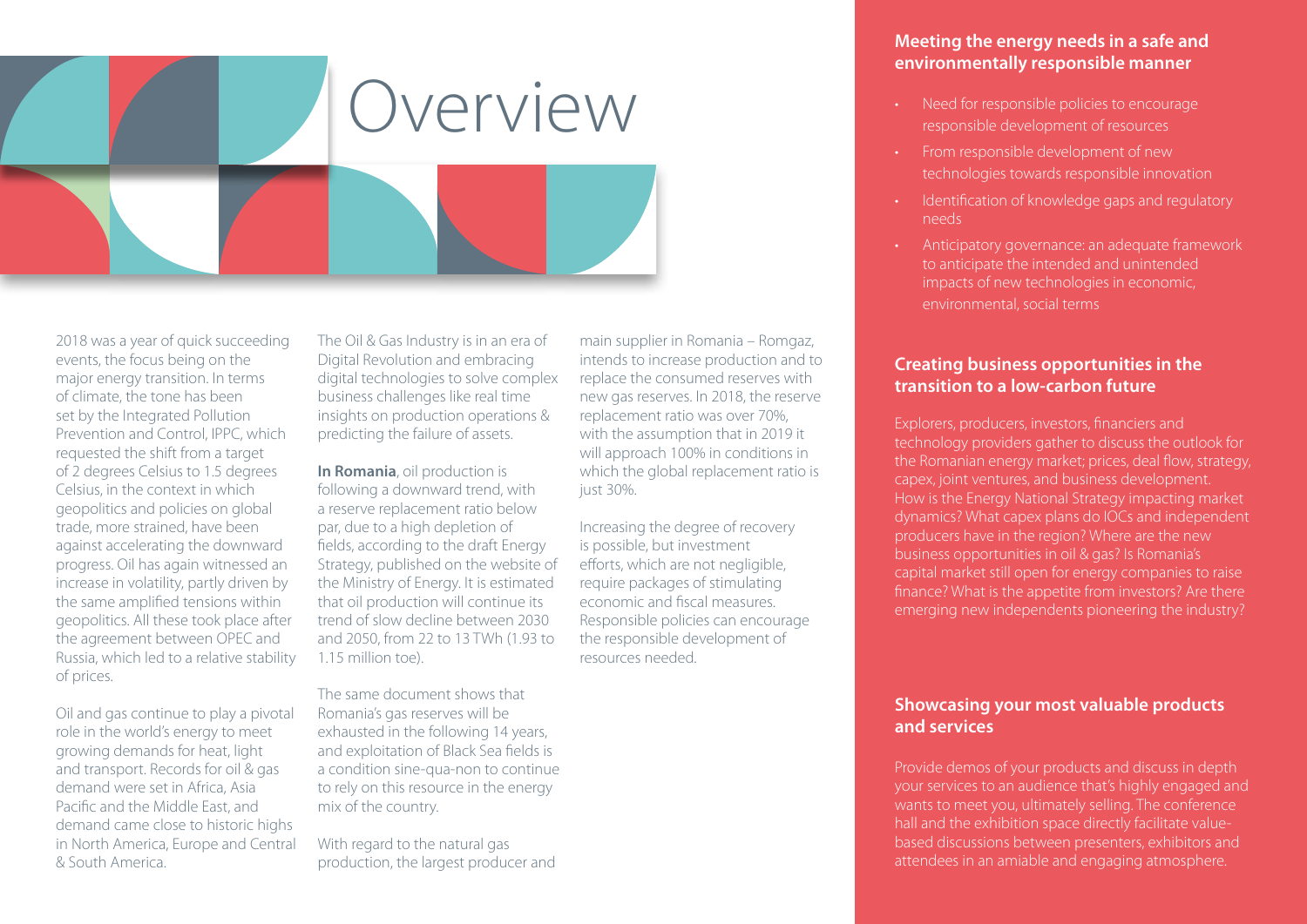

**8:30 - 9:15 Registration and welcome coffee** 

9:15 - 11:00 Opening panel<br>Working together to efficiently produce oil and gas High-level officials and<br>experts open dialogue on Responsible policies & regulations to encourage<br>responsible development of resources

Doru Visan - State Secretary, **MINISTRY OF ENERGY**

Zoltan Nagy-Bege - Vice President, **ROMANIAN ENERGY REGULATORY AUTHORITY**

**NATIONAL AGENCY FOR MINERAL RESOURCES OIL AND GAS** Representative

Catalin Nita - Executive Director, **FPPG**

Saniya Melnicenco - President, **ROPEPCA**

*Moderator: Lavinia Iancu - Publisher, ENERGY INDUSTRY REVIEW*

**11.00 – 11.30 Networking coffee**

#### **11:30 - 13:00 Major players on maximizing ROI with the lightest, safest and smallest operational footprint**

Adrian Volintiru - Chief Executive Officer, **ROMGAZ** *110 Years of Romgaz! The story goes on*

Valentin Silivestru - President General Director, **INCDT COMOTI** *Dedicated solutions for natural gas industry*

Peter Zeilinger - Member of the Executive Board Responsible for Upstream, **OMV PETROM** *Technologies used in OMV Petrom Upstream*

Claudiu Orban - Sales Manager, **EURO GAS SYSTEMS** *Perspectives on marginal wells*

Christopher Hughes - Multi-Client Studies Manager, **XODUS GROUP** *Exploring with the archive ahead of the drill bit*

*Moderator: Saniya Melnicenco - President, ROPEPCA*

### **14:00 - 15:30 Securing Romania's energy future - Connecting fields to market**

Franck Neel - Member of the Executive Board Responsible for Downstream Gas, **OMV PETROM** *Romania could sustainably benefit from a competitive gas market* 

Timur Chis - Director General, **CONPET** *Delivering Romania's transport of crude oil and rich gas needs* 

Sébastien Zimmer - Partner, **EMERTON** *Recommendations for a competitive, attractive and affordable Romanian gas market* 

Radu Dudau - Director, **ENERGY POLICY GROUP** *The long-term prospects of natural gas in the EU: 2050* 

Daniel Vlasceanu - Partner, **VLASCEANU, ENE & PARTNERS** *GEO 114/2018 and its amendments: Impact for the energy sector*

*Moderator: Ionut Purica - Energy Expert*

#### **15:30 - 16:00 Networking coffee**

#### **16:00 - 17:30 Adapting to the New Energy Age – Best practices and procedures**

Catalin Musuroi - Director Industrial Services, **HUNNEBECK ROMANIA** *Introduction of Hunnebeck-Alpaccess, best practices and innovation*

Radu Mircescu - General Manager, **DOWNHOLE WELLSOLUTIONS** *Behind the risk - Another approach* 

Constantin Gheorghe - President, **REGULATORY AUTHORITY FOR THE BLACK SEA OIL OFFSHORE OPERATIONS** *A strictly applied regulatory framework - Key-factor for improving the level of safety of Black Sea offshore petroleum operations* 

David Doppelreiter - Managing Director Oil & Gas Field Solutions, **RAGSOL** *Smart brownfield concept* 

Andrei Ceclan - Energy Adviser, **SERVELECT**  *High efficiency energy conversion in Oil & Gas, from opportunity cost to real business* 

Valentin Tudorache - Associate Professor, **PETROLEUM-GAS UNIVERSITY** *Integrity management of pipeline facilities - Oil & Gas pipelines*

*Moderator: Lavinia Iancu - Publisher, ENERGY INDUSTRY REVIEW*

**17:30 - 19:30 Networking dinner**

**13:00 - 14:00 Networking lunch**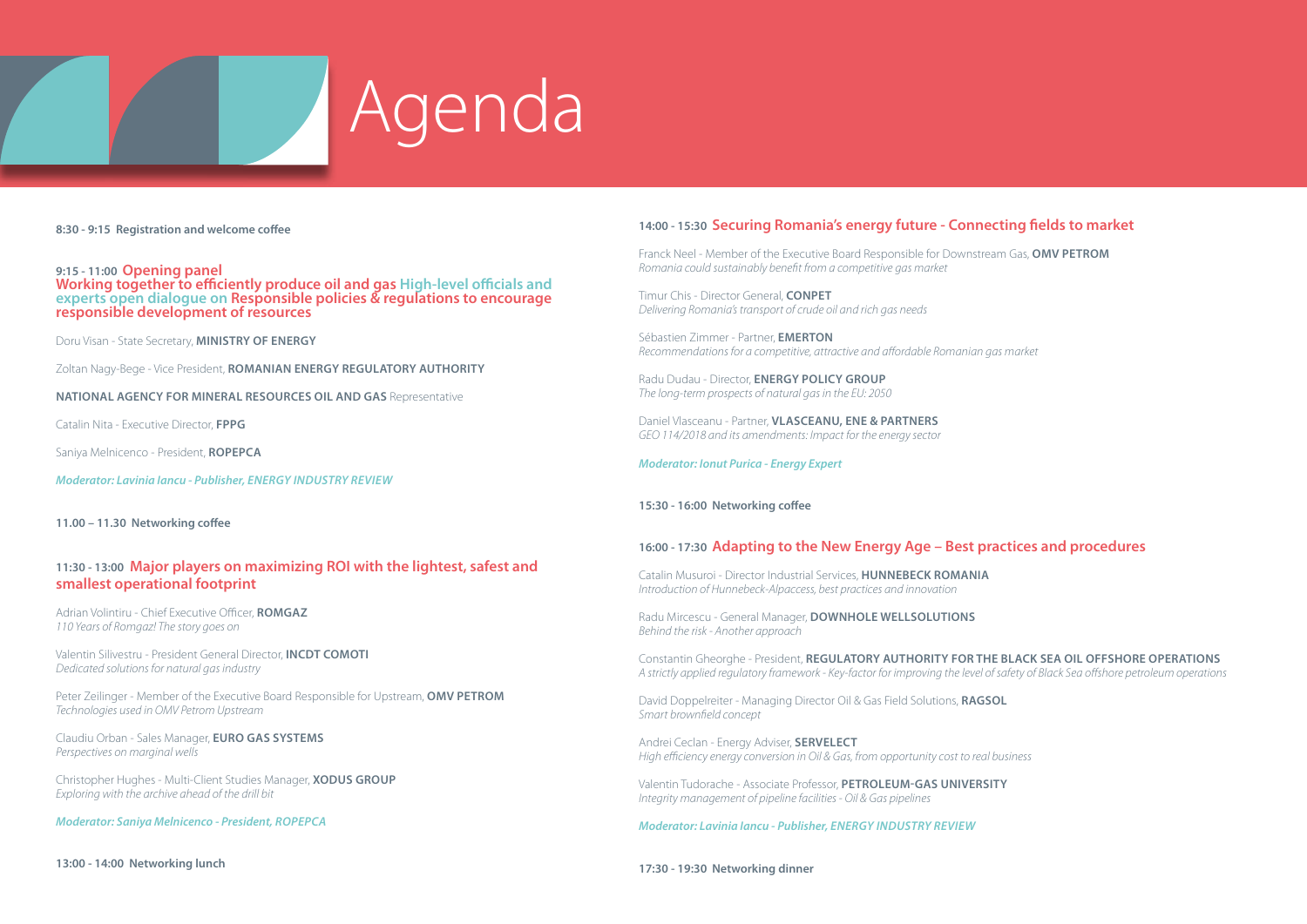JW Marriott Bucharest Grand Hotel Calea 13 Septembrie 90,





# REGISTRATION FEE\*

| <b>Standard Commercial Rate</b>                                     | $6400 + VAT$         |
|---------------------------------------------------------------------|----------------------|
| <b>Energy Industry Review Subscriber Rate</b>                       | $\epsilon$ 300 + VAT |
| <b>Group Rate per person</b><br>(for groups of 3 or more delegates) | $\epsilon$ 350 + VAT |

# BOOK NOW OR REQUEST A REGISTRATION FORM

| <b>Visit:</b> | energyindustryreview.com        |
|---------------|---------------------------------|
| <b>Email:</b> | marius@energyindustryreview.com |
| Call:         | $+40(0)749220636$               |

**\*Discount rates are also available for academic and non-profit organizations. These rates are not available online, to find out more or to apply please email marius@energyindustryreview.com or call +44 (0) 749 220 636. The conference registration fee is payable in advance and includes documentation, coffee breaks, luncheon, dinner and refreshments. Discount offers cannot be combined unless otherwise stated by Industry Media Vector.** 

**Romanian VAT charged at 19%. VAT registration number RO24187063**